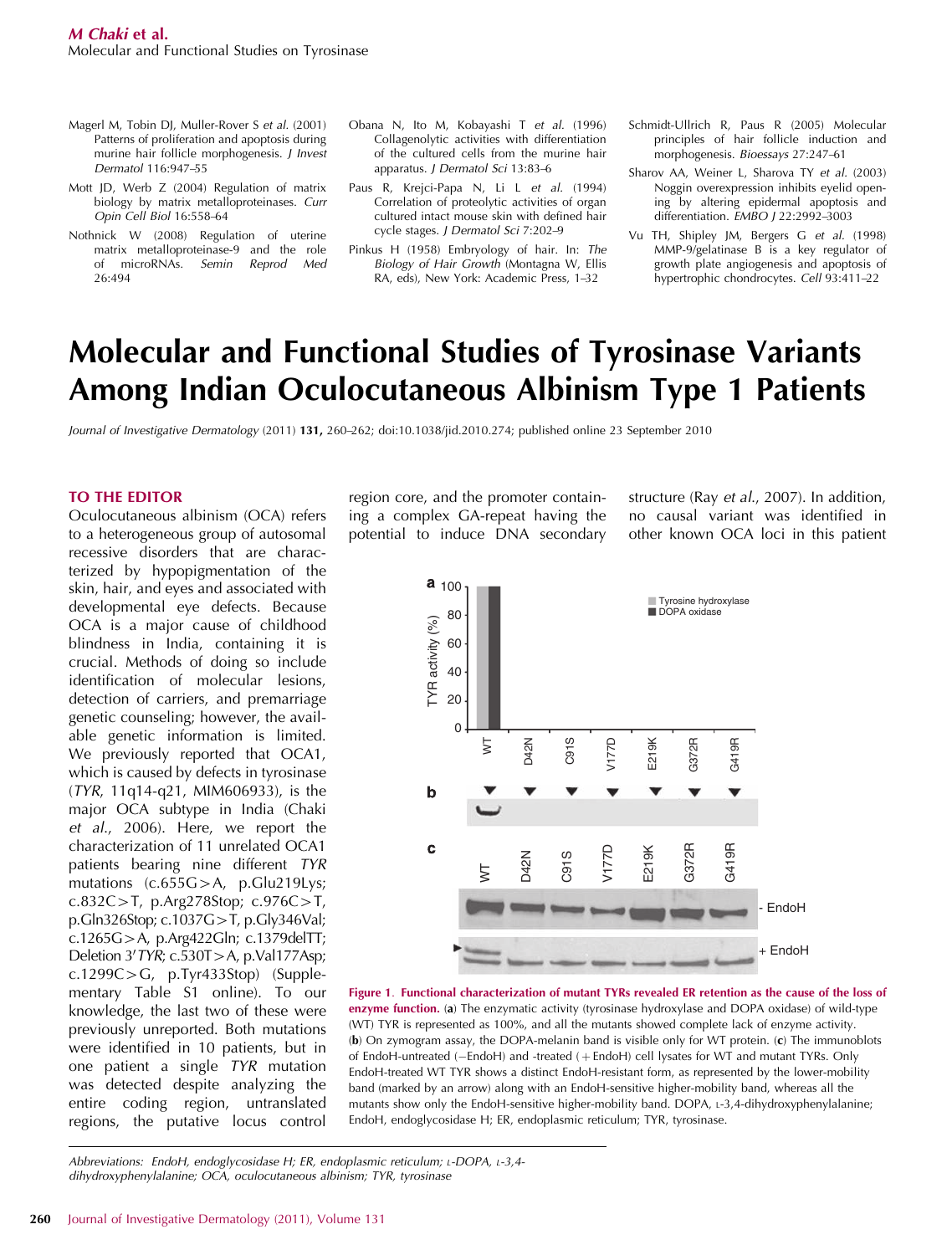(Sengupta *et al*., 2010). Therefore, including the previously identified cases, the frequency of OCA1 with uncharacterized mutations is 8.3% (3/36) in our OCA1 patient cohort, almost twice that of a recent report from China (4.5%, Wei *et al*., 2010). It is worth noting that we detected two OCA1 patients homozygous for the most prevalent mutation in India (p.Arg278- Stop) but harboring different haplotypes than one reported previously (Chaki *et al*., 2005), suggesting *de novo* occurrence of the mutation influenced by CpG sequence. Our overall data suggested that, among the OCA-affected Indians, the frequency of OCA1 subtype is  $\sim$  61% (36/59 unrelated families). All the *TYR* defects reported from Indian OCA1 cases are listed in Supplementary Table S1 online.

Because our study was based mostly on small families (sometimes only the proband sample was available), an unequivocal causal relationship of the putative mutations with the disorder cannot be argued very strongly.

Although in/del and nonsense changes are predicted to translate to aberrant and/or truncated proteins, nonsynonymous changes remain open to speculation without functional clarification. Hence, we characterized six missense mutations (p.Asp42Asn, p.Cys91Ser, p.Val177Asp, p.Glu219Lys, p.Gly372Arg, p.Gly419Arg) identified in our OCA1 cohort. Because p.Gly346Val was a recent finding and p.Arg422Gln had already been validated as a temperature-sensitive mutation (King *et al*., 1991), those were excluded from our study. Notably, TYR, the most important protein in melanogenesis, catalyzes the first two rate-limiting steps: hydroxylation of <sup>L</sup>-tyrosine and oxidation of <sup>L</sup>-DOPA (L-3,4-dihydroxyphenylalanine). Relevant enzyme assays revealed that none of the mutants had any tyrosine hydroxylase and DOPA oxidase activities in comparison with the wild-type TYR (Figure 1a and b). Thus, it was evident that OCA1 individuals with these mutations lacked functional TYRs, leading to melanin deficiency and

consequently to OCA1 pathogenesis. It is likely that these mutations lead to either immature, mislocalized proteins or fully processed, but catalytically inactive, proteins. To resolve this, subcellular localization of the mutant proteins was assessed through immunofluorescence study with calnexin (an endoplasmic reticulum (ER) marker) and  $\alpha$ -1,2mannosidase II (Golgi marker), which demonstrated that all the mutants colocalized with calnexin but not with  $\alpha$ -1,2mannosidase II, indicating ER retention of the mutant TYRs as the cause of pathogenesis (data not shown). To confirm this observation, an endoglycosidase H (EndoH) assay was performed with the wild-type and mutant TYRs, followed by western blot analysis (Figure 1c). EndoH can cleave TYRs in high-mannose forms, characteristic of ER processing, but not in those with complex carbohydrate modifications (attained in Golgi). Our study revealed that, unlike the wild-type TYR, all the mutant proteins were immature ER-retained species, as suggested by



Figure 2. Distribution of rs1042602 (c.575C>A, p.Ser192Tyr) in different population groups and an estimate of its enzymatic activity. (a) The distribution of the derived allele A and ancestral allele C of tyrosinase among Indians. The Indian population comprises 55 ethnic groups representing 4 major linguistic groups—Indo-European (IE), Dravidian (DR), Austro-Asiatic (AA), and Tibeto-Burman (TB)—and the outgroup (OG). Panel **b** shows the same for the HapMap populations. These populations are designated CEU, TSI, MEX, CHB, JPT, GIH, YRI and ASW. Details are available at the HapMap website (http://snp.cshl.org/cgi-perl/gbrowse/hapmap27\_B36/). (c) Relative enzyme activities (tyrosine hydroxylase (TH) and DOPA oxidase (DO)) of TYR, encoded by both Ser192 and Tyr192 alleles. DOPA, <sup>L</sup>-3,4-dihydroxyphenylalanine; TYR, tyrosinase.